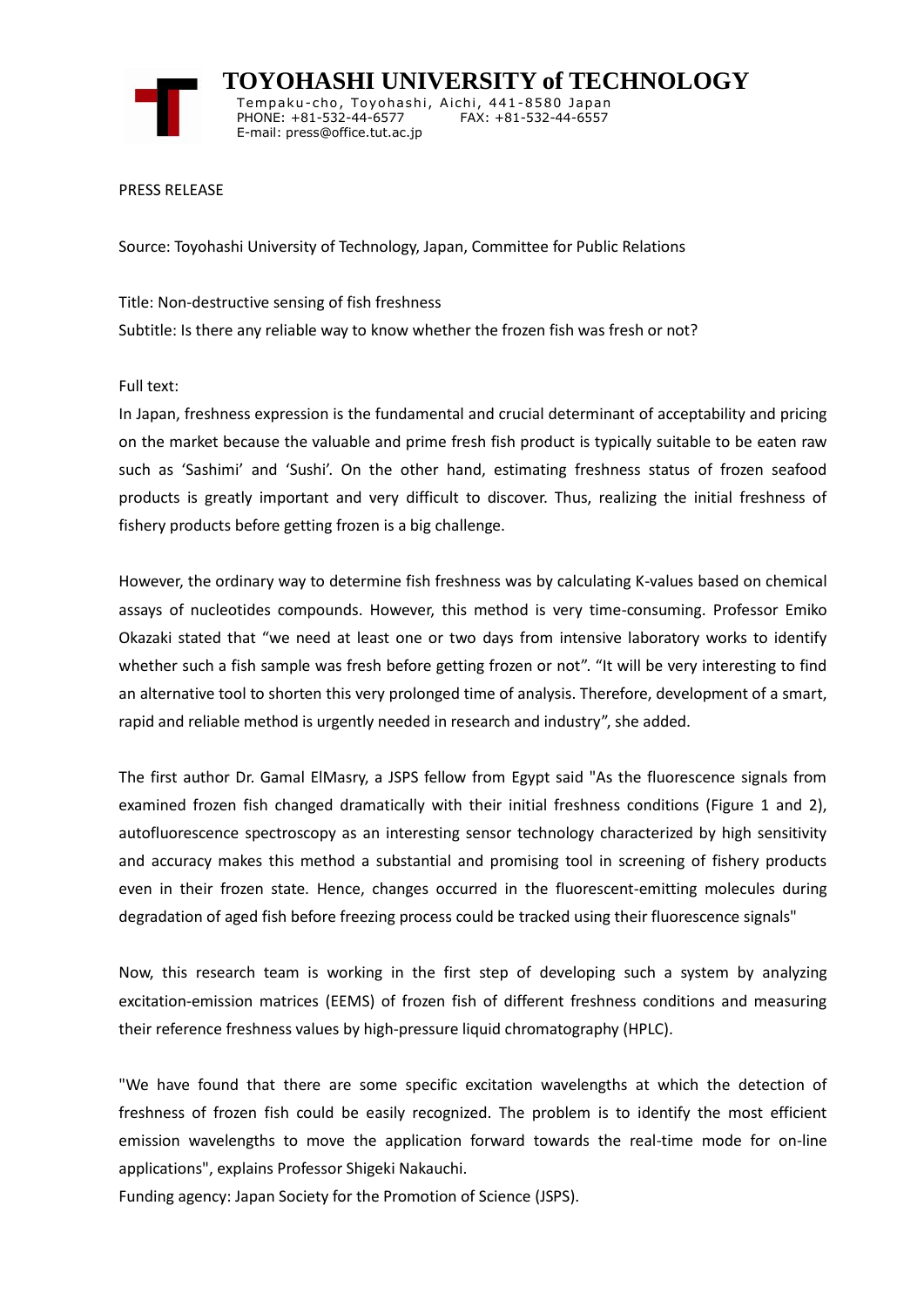

 **TOYOHASHI UNIVERSITY of TECHNOLOGY** Temp aku-cho , To y oha s hi , Ai chi , 441-8580 Jap an PHONE: +81-532-44-6577 E-mail: press@office.tut.ac.jp

Reference:

ElMasry, G. & Nakauchi, S. (2015). Prediction of meat spectral patterns based on optical properties and concentrations of the major constituents, Food Science & Nutrition. doi: 10.1002/fsn3.286

ElMasry G., H Nagai H.; Moria K., Nakazawa N. Tsuta M., Sugiyama J., Okazaki E. & Nakauchi S.(2015). Freshness Estimation of Intact Frozen Fish Using Fluorescence Spectroscopy and Chemometrics of Excitation-Emission Matrix. Talanta 143, 145-156.

Further information

Toyohashi University of Technology 1-1 Hibarigaoka, Tempaku, Toyohashi, Aichi Prefecture, 441-8580, JAPAN Inquiries: Committee for Public Relations E-mail: press@office.tut.ac.jp

Toyohashi University of Technology founded in 1976 as a National University of Japan is a research institute in the fields of mechanical engineering, advanced electronics, information sciences, life sciences, and architecture.

Website[: http://www.tut.ac.jp/english/](https://www.tut.ac.jp/english/)



Figure 1:

Difference in fluorescence signals with changing freshness conditions of frozen fish.